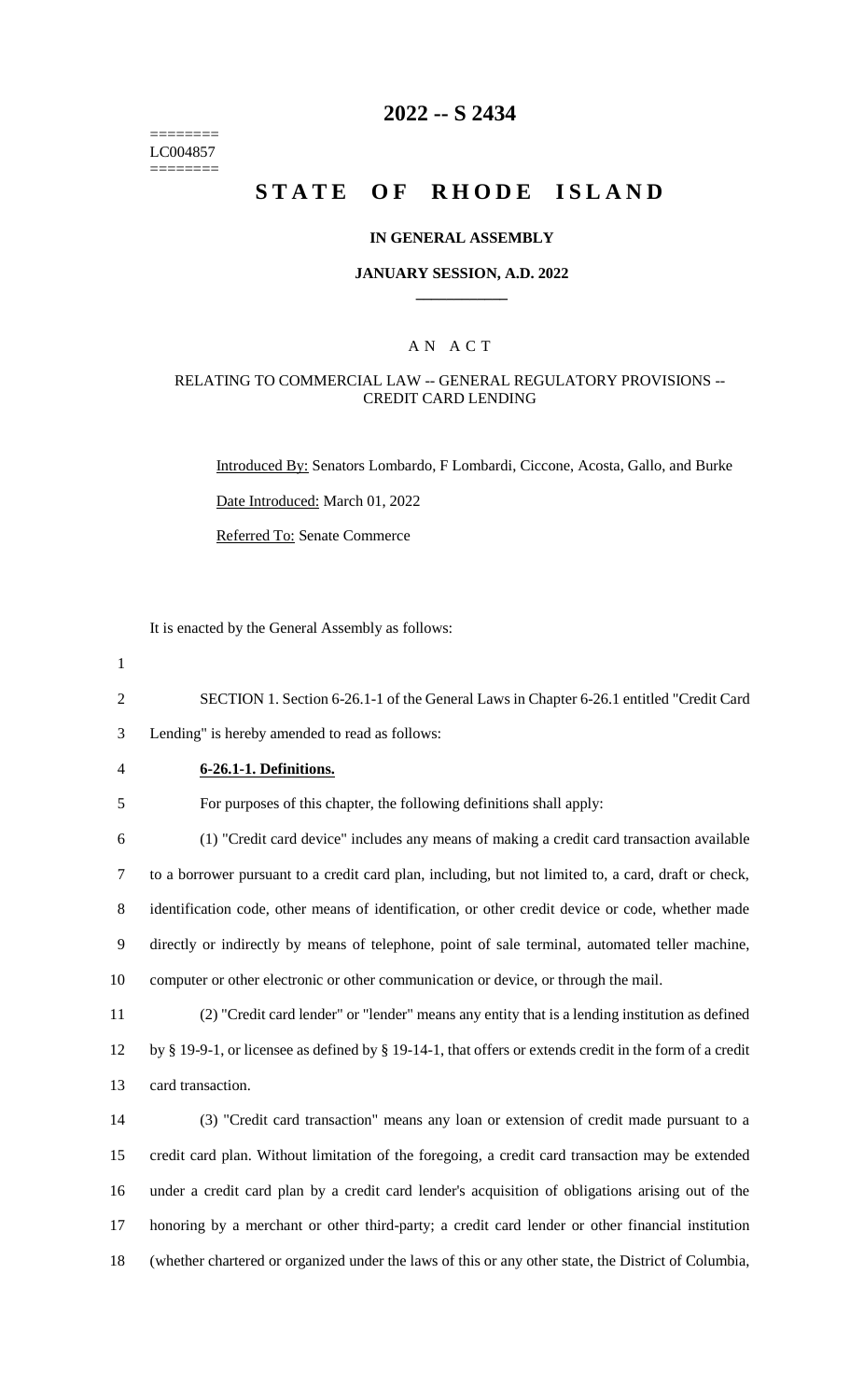- 1 the United States or any district, territory or possession of the United States, or any foreign country);
- 2 or a government or governmental subdivision or agency of a credit card device.

 (4) "Credit card plan" or "plan" means any arrangement or plan between a borrower and a credit card lender or issuer, including, without limitation, lines of credit directly between a borrower 5 and a credit card lender or issuer, for open-end, revolving extensions of credit made available through a credit card device or other means of settlement between the credit card lender or issuer 7 and the merchant, such as ACH or electronic-only credit card devices, provided, however, said "credit card plan" or "plan" does not include an extension of credit the repayment of which is secured by real property. SECTION 2. This act shall take effect upon passage.

======== LC004857 ========